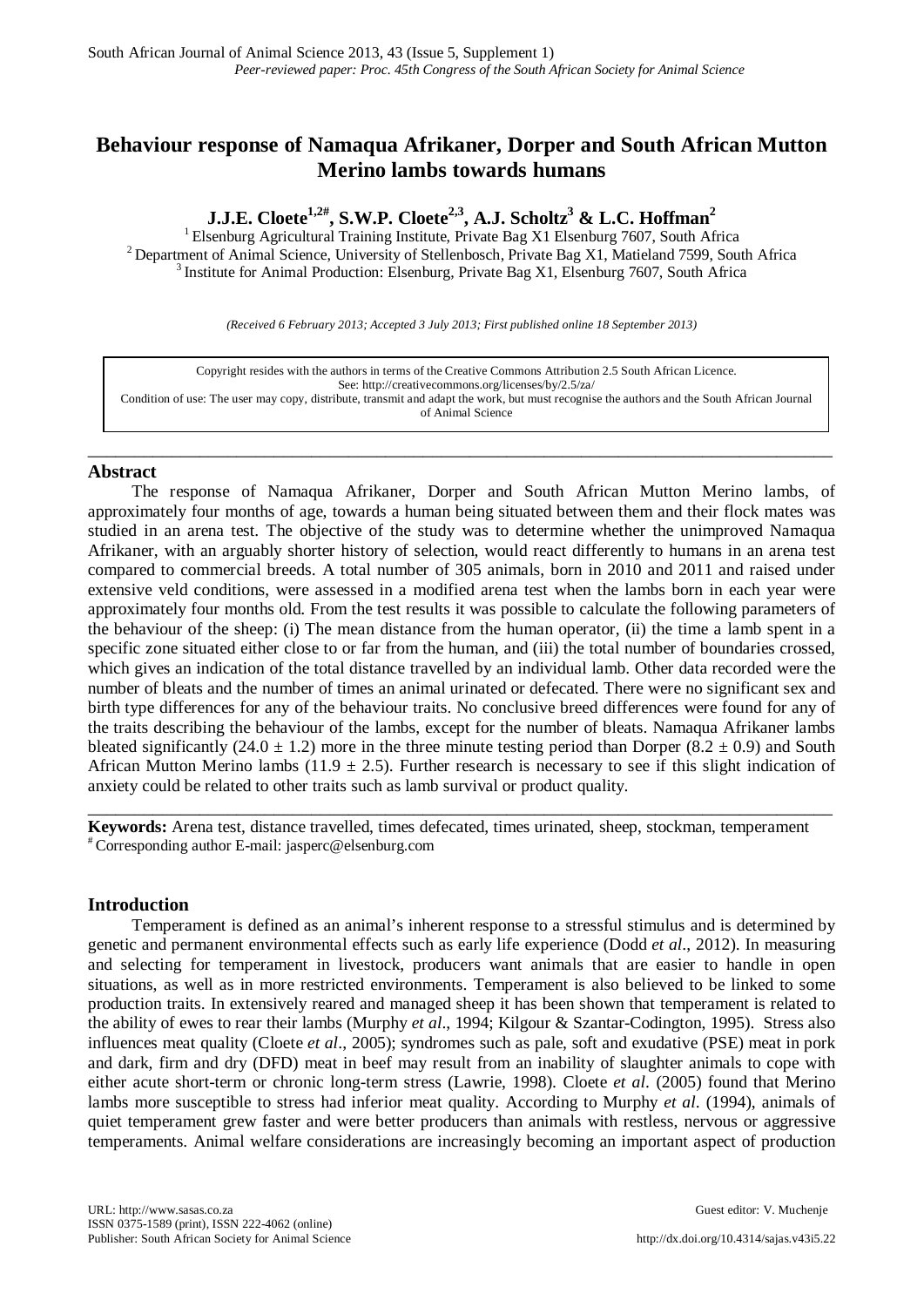and selection for temperament is seen as a potential way to reduce stress on farm animals without the need to alter management practices (Dodd *et al*., 2012).

The Dorper sheep is considered as the major meat breed in South Africa (24% of records in the National Small stock Improvement Scheme; Cloete & Olivier, 2010) and are normally farmed in extensive areas. The South African Mutton Merino (SAMM) is the major dual-purpose breed (6% of records in the NSSIS; Cloete & Olivier, 2010), and may be better suited for more intensive farming. In contrast, the Namaqua Afrikaner is only conserved in a few flocks. It is known from casual observations that Namaqua Afrikaners have strong flocking instincts. It has been suggested that separation from their flock mates could create stress in such animals (Hough, 2012). The objective of the study was therefore to determine whether unimproved indigenous Namaqua Afrikaner lambs would react differently to humans than commercial breeds.

#### **Materials and Methods**

The experiment was carried out on the Nortier experimental farm in the West Coast Strandveld area of the Western Cape (32º02'S and 18º20'E). Cloete & De Villiers (1987) gave an in-depth description of the location and vegetation of the experimental farm: The climate is Mediterranean, with 76% of the total longterm annual precipitation of 221 mm being recorded during winter (April-September). The experimental site is characterised by dry, hot summers and cooler winters with an unpredictable and variable rainfall.

The responses of 305 Namaqua Afrikaner, Dorper and SAMM lambs (ram and ewe lambs), approximately four months old, were assessed in a modified arena test. The lambs were assessed in the arena shortly after weaning, and before being subjected to regular husbandry procedures involving routine handling. The arena test involved placing a single sheep in an arena (8.0 m x 6.0 m). The floor of the arena was marked out in 12 numbered squares. At one end of, and outside, the arena was a pen containing six to seven weaners belonging to the same age group as the sheep being tested. An operator sat on a chair directly in front of this pen within the arena. The animals to be tested were kept in a separate pen out of sight. A second operator introduced the lamb to the arena at a distance of eight metres from the operator sitting on the chair. The lamb tested remained in the arena for three minutes and was observed by two recorders sitting at a location overlooking the arena. The numbered square in which the front left foot of the animal under assessment rested was noted every 15 seconds. As the distance of each square from the seated operator was known, it was thus possible to calculate the following parameters: The mean distance from the human operator (defined as the average distance from the human operator on the chair over 12 readings), the time a lamb spent in a specific zone was also calculated (with zone one defined as the closest to the human and zone three the furthest from the human), and the total number of boundaries crossed between squares during the test, which was considered as an indication of the total distance travelled. Other data that were recorded to describe the behaviour of the lamb were the number of bleats and the number of times an animal urinated or defecated. These arena tests were adapted from corresponding procedures by Murphy *et al*. (1994) and Kilgour & Szantar-Coddington (1995), as was previously applied at Elsenburg by Cloete *et al*. (2010). The arena used in this instance had different dimensions than the one used by Cloete *et al*. (2010). Animals were only tested once, as outcomes from the study by Murphy *et al.* (1994) suggested that the repeatability of measurements of temperaments were fairly high  $(P > 0.55)$ 

The normally distributed data (times spent in the respective zones, average distance from the human, number of crosses and number of bleats) were analysed by an animal model that included the single random effect of animal (Gilmour *et al*., 2006). Fixed effects included in the analysis were year of birth, sex and birth type. Since the size of the data base would not sustain a comprehensive genetic assessment, this study only focuses on the least square means predicted for fixed effects under an animal model, as described by Gilmour *et al.* (2006). The frequency of urinating and defecating events was not normally distributed. Lambs that urinated or defecated were thus expressed as proportions and compared among sex, birth type and breed groups using standard non-parametric Chi-square  $(\chi^2)$  procedures (Van Ark, 1990).

#### **Results and Discussions**

Sex did not seem to have a marked effect for any of the behaviour traits within the three breeds (Table 1). This is in contrast to other studies, which suggested that rams are less fearful than ewes (Vandenheede & Bouissou, 1996). The latter authors also indicated that ewes are more active, with higher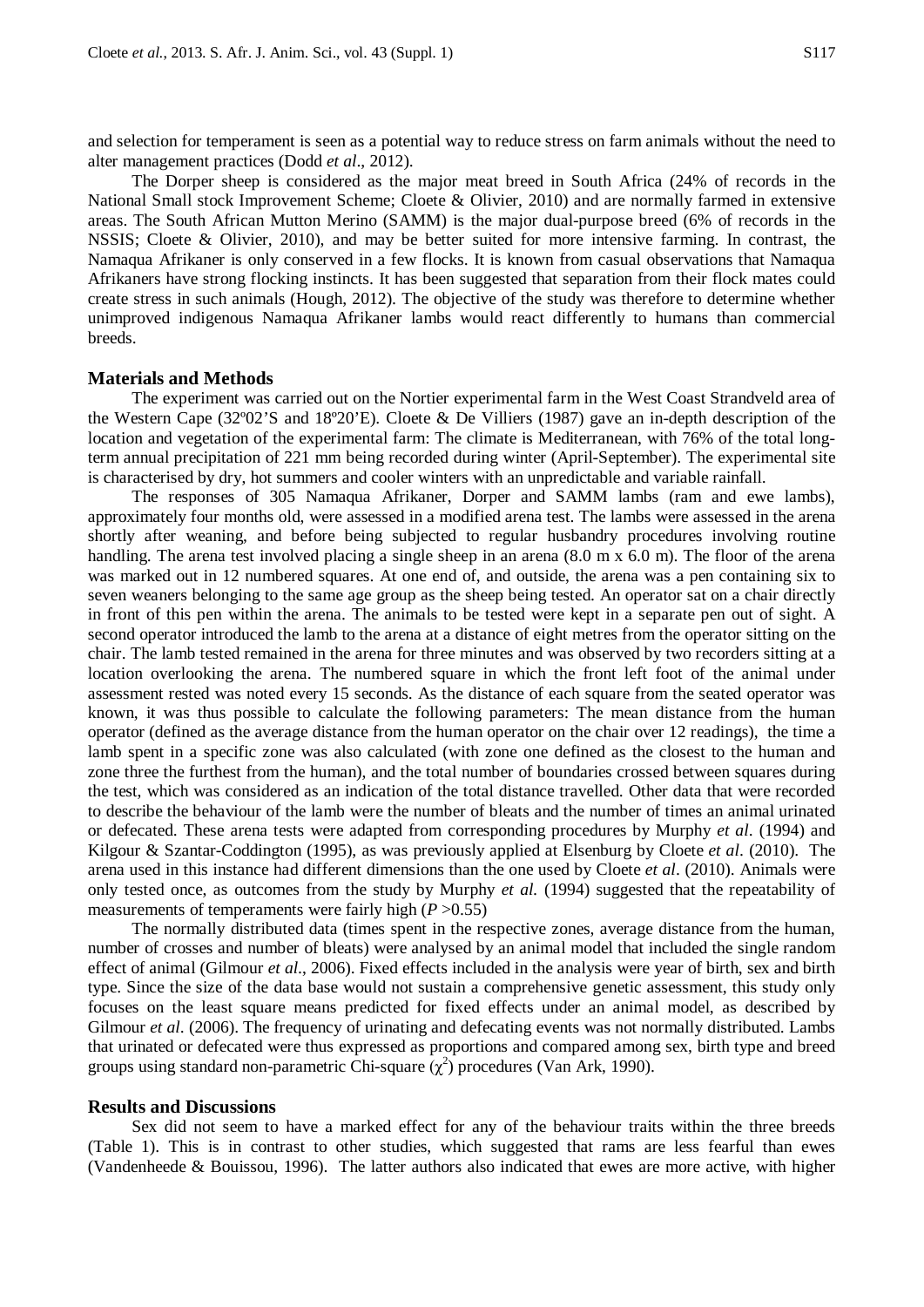measurements of locomotion and vocalisation. In correspondence with their report, Cloete *et al*. (2010) also found that ewes bleated more frequently than rams in an arena test, which was not the case in this study.

| <b>Trait</b>                                 |                | <b>Sex</b>      |
|----------------------------------------------|----------------|-----------------|
|                                              | <b>Male</b>    | <b>Female</b>   |
| Average distance (m)                         | $3.2 \pm 0.12$ | $3.2 \pm 0.15$  |
| Time in Zone 1 (sec)                         | $138 \pm 7$    | $130 \pm 9$     |
| Time in Zone 2 (sec)                         | $32.6 \pm 6.3$ | $42.5 \pm 7.7$  |
| Number of crosses                            | $8.9 \pm 0.89$ | $10.1 \pm 1.10$ |
| Number of bleats                             | $15.7 \pm 1.2$ | $12.8 \pm 1.5$  |
| Frequency of animals urinating <sup>#</sup>  | 0.42           | 0.37            |
| Frequency of animals defecating <sup>#</sup> | 0.44           | 0.46            |

**Table 1** Least square means (±SE) depicting the effect of sex on behaviour traits

<sup>a,b</sup> Row means with different superscripts differ significantly (*P* <0.05).<br>
<sup>#</sup> The frequency of animals that urinated or defecated during the three minute test is provided, as evaluated using a  $\chi^2$ test.

There were no behavioural differences between single- or multiple-born lambs (Table 2). However, research by Hernandez *et al*. (2010) has shown that litter size affects the behavioural response of lambs. They reported that single-born lambs made more attempts to escape when isolated than multiples. It remains to be seen if the animals that were tested here show similar behaviour patterns when more data is gathered.

|                                              | <b>Birth type</b> |                 |  |  |
|----------------------------------------------|-------------------|-----------------|--|--|
| <b>Trait</b>                                 | <b>Single</b>     | <b>Multiple</b> |  |  |
| Average distance (m)                         | $3.2 \pm 0.17$    | $3.3 \pm 0.09$  |  |  |
| Time in Zone 1 (sec)                         | $137 \pm 10$      | $131 \pm 5$     |  |  |
| Time in Zone 2 (sec)                         | $35.7 \pm 8.9$    | $39.4 \pm 4.4$  |  |  |
| Number of crosses                            | $10.3 \pm 1.27$   | $8.8 \pm 0.63$  |  |  |
| Number of bleats                             | $15.1 \pm 1.7$    | $14.4 \pm 0.9$  |  |  |
| Frequency of animals urinating <sup>#</sup>  | 0.37              | 0.40            |  |  |
| Frequency of animals defecating <sup>#</sup> | 0.43              | 0.46            |  |  |

**Table 2** Least square means  $(\pm SE)$  depicting the effect of birth type on behaviour traits

<sup>a,b</sup> Row means with different superscripts differ significantly (*P* <0.05).<br><sup>#</sup> The frequency of animals that urinated or defecated during the three minute test is provided, as evaluated using a  $\chi^2$ test.

No conclusive breed differences were found for any of the traits describing the behaviour of the lambs, except for the number of bleats. Namaqua Afrikaner lambs bleated significantly ( $P < 0.05$ ; 24.0  $\pm$  1.2) more during the three minute testing period than either Dorper  $(8.2 \pm 0.9)$  or SAMM lambs  $(11.9 \pm 2.5)$  (Table 3). Based on the breed difference in number of bleats, it could be argued that the Afrikaners were more anxious.

According to Hansen *et al*. (2001) breed differences could be as a result of selection for production and economic traits. The Namaqua Afrikaner is an unselected breed (kept only for conservation purposes), the SAMM breed is selected for meat and wool production, and the Dorper is selected for meat production.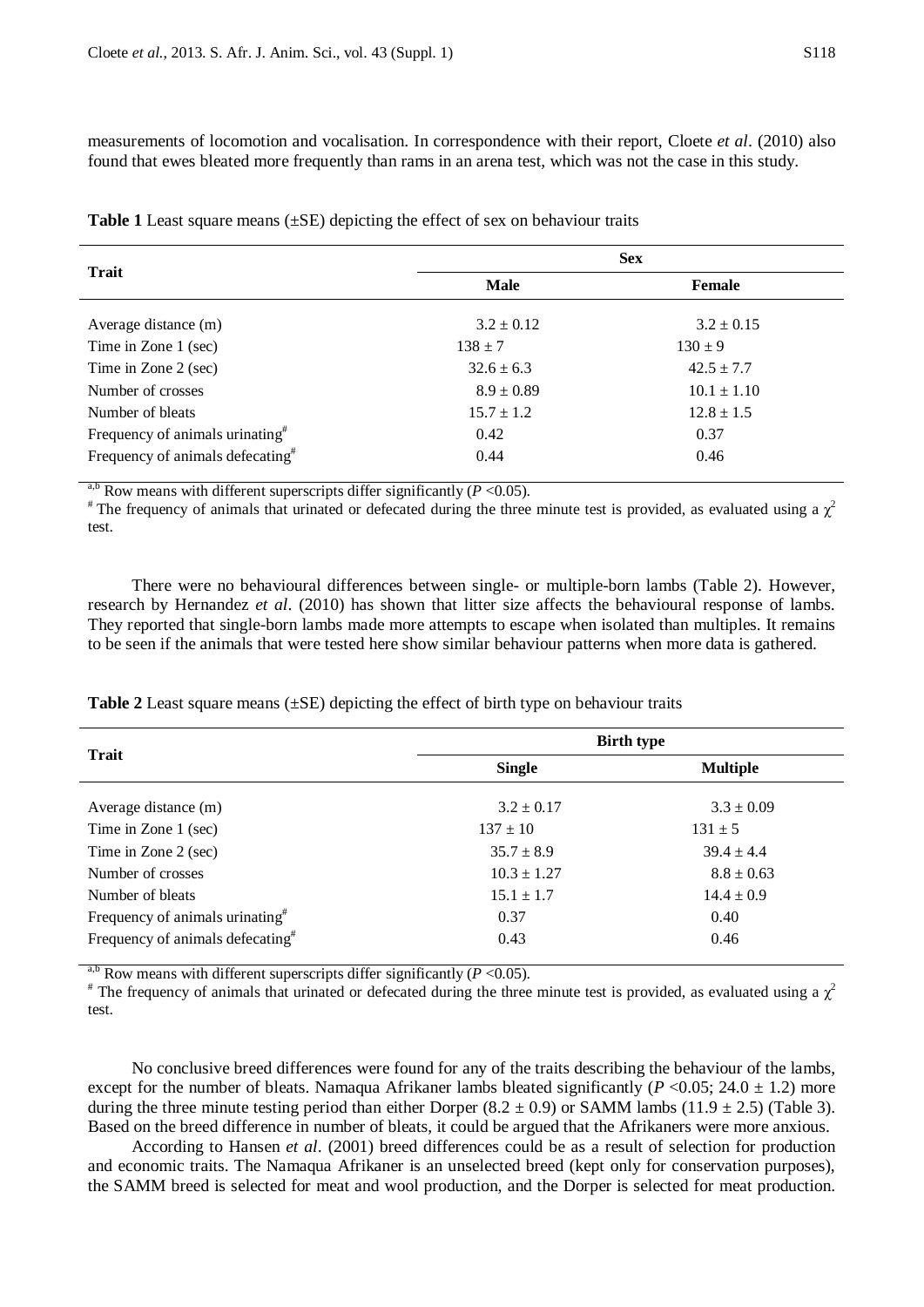This difference in their development could be the reason why the Namaqua Afrikaner lambs appear to be more anxious under test conditions. In the current study there was also a tendency  $(P \le 0.10)$  for a lower proportion of SAMM and Dorper lambs to urinate during the test. The behaviour of animals during an arena test was associated with a single nucleotide polymorphism (SNP) coding for cortisol production in Merino sheep in the study of Hough (2012). Specific traits associated with the SNP under study involved the averaged distance from the human operator as well as bleating and urinating frequency. It is not sure if similar effects will be found to operate in this genetic resource at a later stage.

|  | <b>Table 3</b> Least square means $(\pm SE)$ depicting the effect of breed on behaviour traits |  |  |  |  |  |  |  |
|--|------------------------------------------------------------------------------------------------|--|--|--|--|--|--|--|
|--|------------------------------------------------------------------------------------------------|--|--|--|--|--|--|--|

| <b>Trait</b>                                 | <b>Breed</b>              |                  |                        |  |  |
|----------------------------------------------|---------------------------|------------------|------------------------|--|--|
|                                              | Namaqua Afrikaner         | <b>Dorper</b>    | <b>SAMM</b>            |  |  |
| Average distance (m)                         | $3.1 \pm 0.12$            | $3.4 \pm 0.08$   | $3.2 \pm 0.25$         |  |  |
| Time in Zone 1 (sec)                         | $136 \pm 7$               | $127 \pm 5$      | $140 \pm 14$           |  |  |
| Time in Zone 2 (sec)                         | $38.4 \pm 6.3$            | $41.9 \pm 4.6$   | $32.3 \pm 12.8$        |  |  |
| Number of crosses                            | $9.4 \pm 0.9$             | $9.1 \pm 0.07$   | $10.2 \pm 1.81$        |  |  |
| Number of bleats                             | $24.0 \pm 1.2^{\text{a}}$ | $8.2 \pm 0.09^b$ | $11.9 \pm 2.5^{\rm b}$ |  |  |
| Frequency of animals urinating <sup>#</sup>  | 0.30                      | 0.41             | 0.50                   |  |  |
| Frequency of animals defecating <sup>#</sup> | 0.44                      | 0.50             | 0.41                   |  |  |

<sup>a,b</sup> Row means with different superscripts differ significantly ( $P < 0.05$ ).

The frequency of animals that urinated or defecated during the three minute test is provided, as evaluated using a  $\chi^2$  test.

#### **Conclusion**

This research has shown that there could be some differences between these three breeds that were selected for different traits and are suitable for different farming conditions in an arena test. The observed difference in the number of bleats uttered stands to reason if the development of the respective breeds is considered. Further research is necessary to see if this indication of anxiety would be related to other traits such as lamb survival and/or product quality.

## **Acknowledgements**

We wish to thank Christie Rheeder and the personnel of the Nortier experimental farm for the maintenance and husbandry of the experimental animals. A special word of thanks is also due to Katryn Schoon and Ernst Moller for assistance with the arena test.

## **References**

- Cloete, J.J.E., Hoffman, L.C. & Cloete, S.W.P., 2005 Behaviour of Merinos divergently selected for multiple rearing ability in response to external stimuli. Small Rumin. Res. 60, 227-236.
- Cloete, J.J.E., Cloete, S.W.P. & Hoffman, L.C., 2010. Behaviour of Merinos selected for multiple rearing ability in response to human beings. Proc. 9<sup>th</sup> World Cong. Gen. Appl. Livest. Prod., 1-6 August 2010, ISBN 978-3-00-031608-1. [http://www.kongressband.de/wcgalp2010/assets/pdf/0703.pdf.](http://www.kongressband.de/wcgalp2010/assets/pdf/0703.pdf) (Leipzig, Germany).
- Cloete, S.W.P. & De Villiers, T.T., 1987. Production parameters for a commercial Dorper flock on extensive pasture. S. Afr. J. Anim.Sci. 27, 121-127.
- Cloete, S.W.P. & Olivier, J.J., 2010. South African Sheep and Wool Industry. In: The International Sheep and Wool Handbook. Ed: Cottle, D.J., Nottingham University Press, Nottingham. England. pp. 95-112.
- Dodd, C.L., Pitchford, W.S., Hocking Edwards, J.E. & Hazel, S.J., 2012. Measures of behavioural reactivity and their relationship with production traits in sheep: A Review. Appl. Anim. Behav. Sci. 140, 1-15.